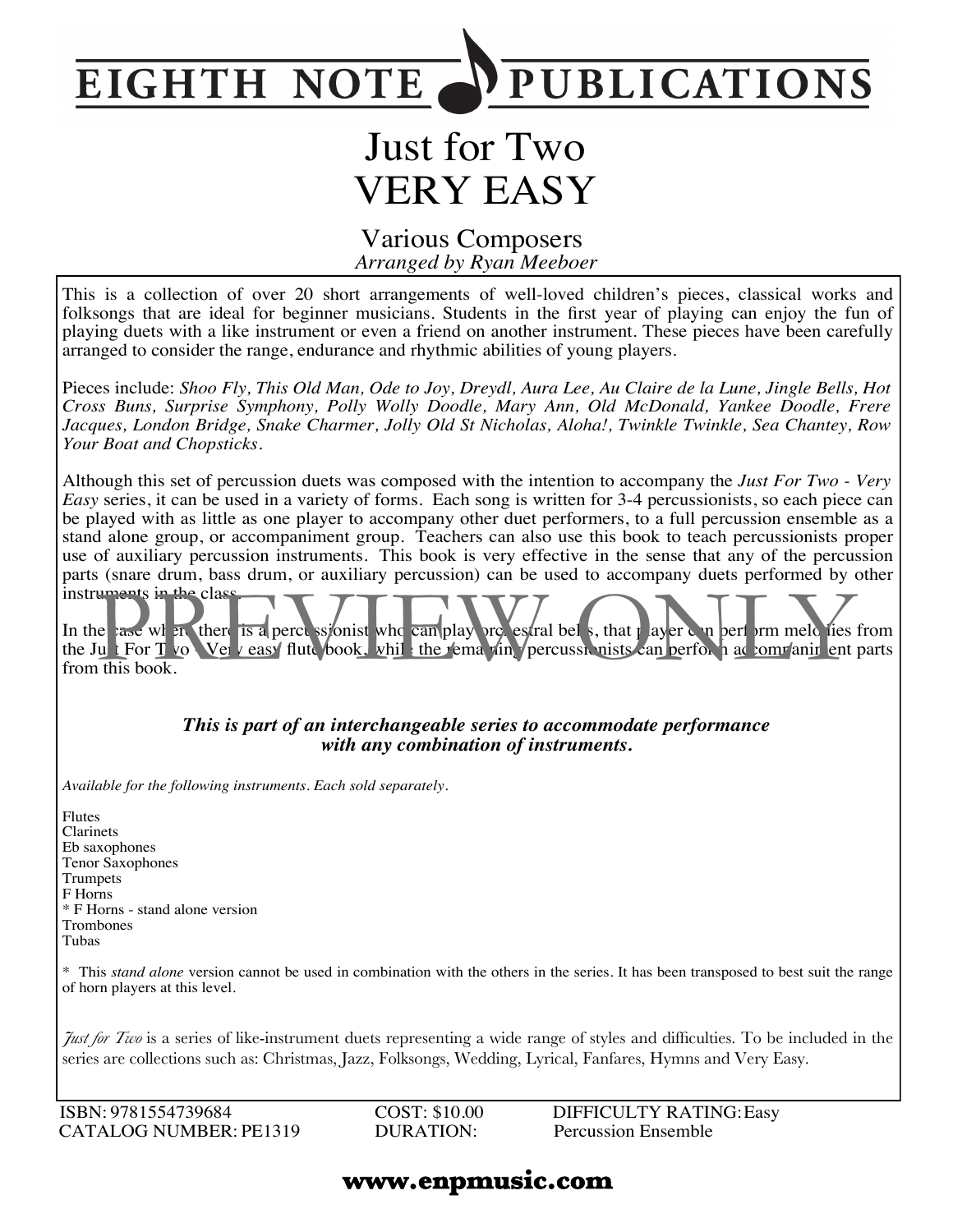# JUST FOR TWO VERY EASY



www.enpmusic.com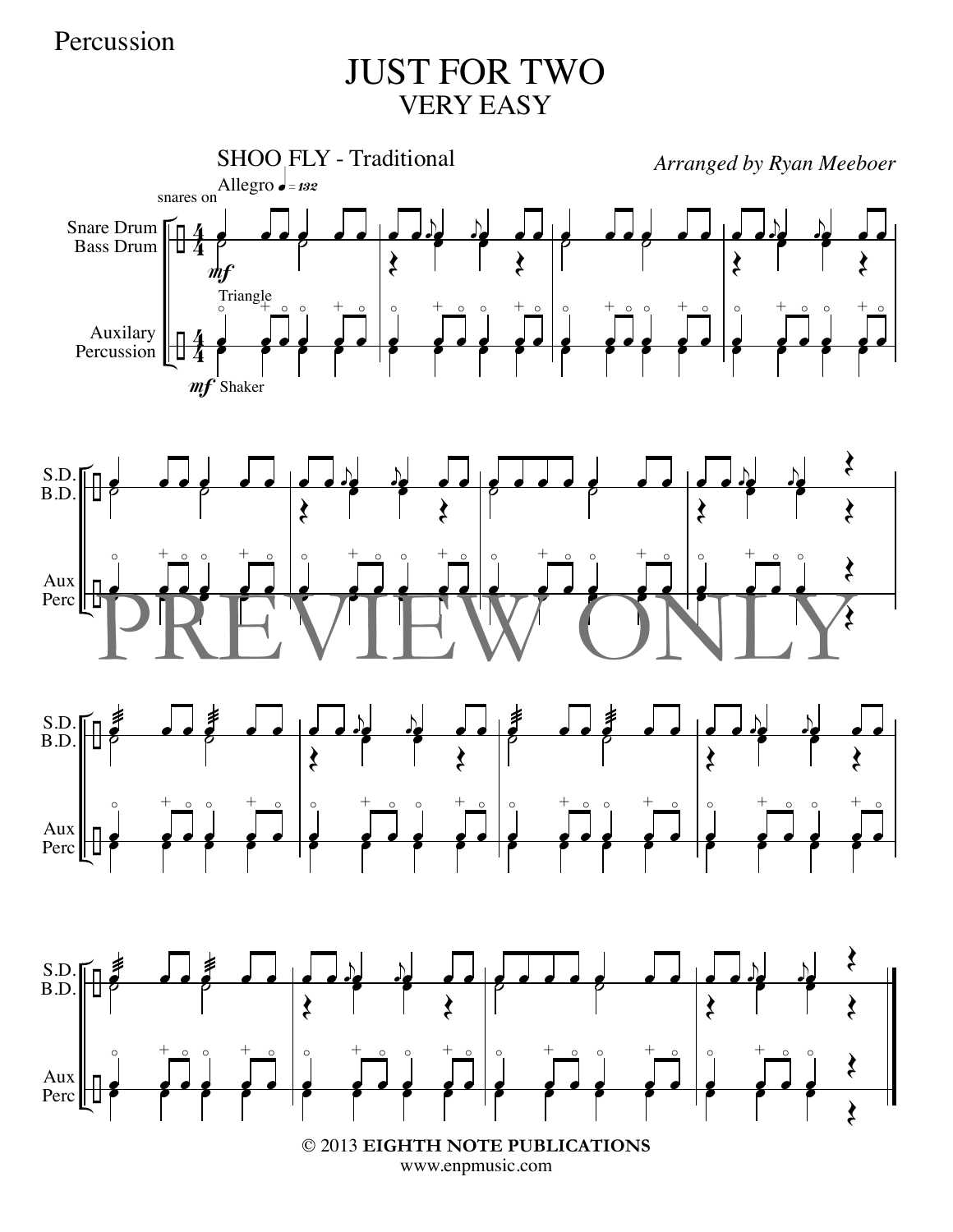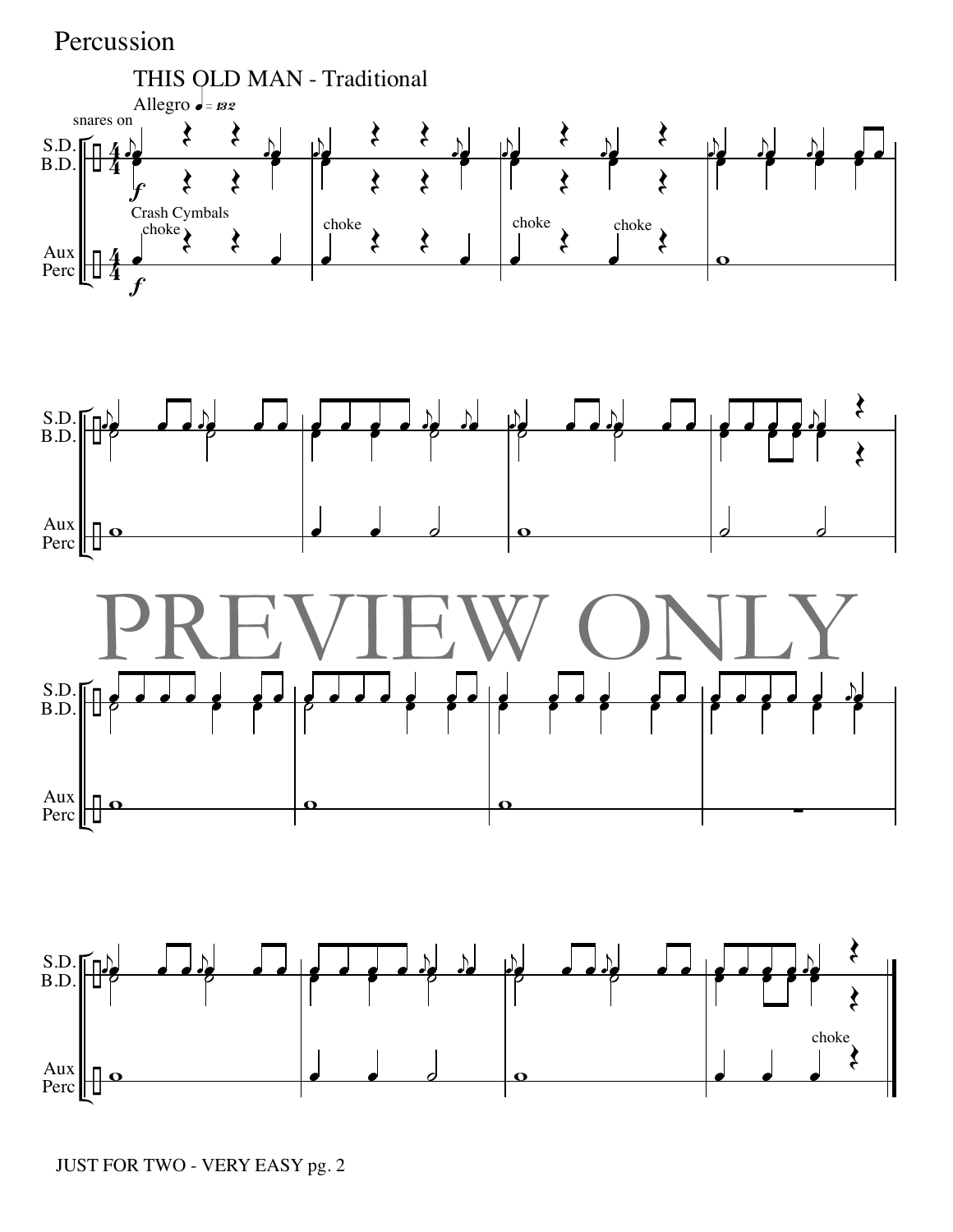

JUST FOR TWO - VERY EASY pg. 3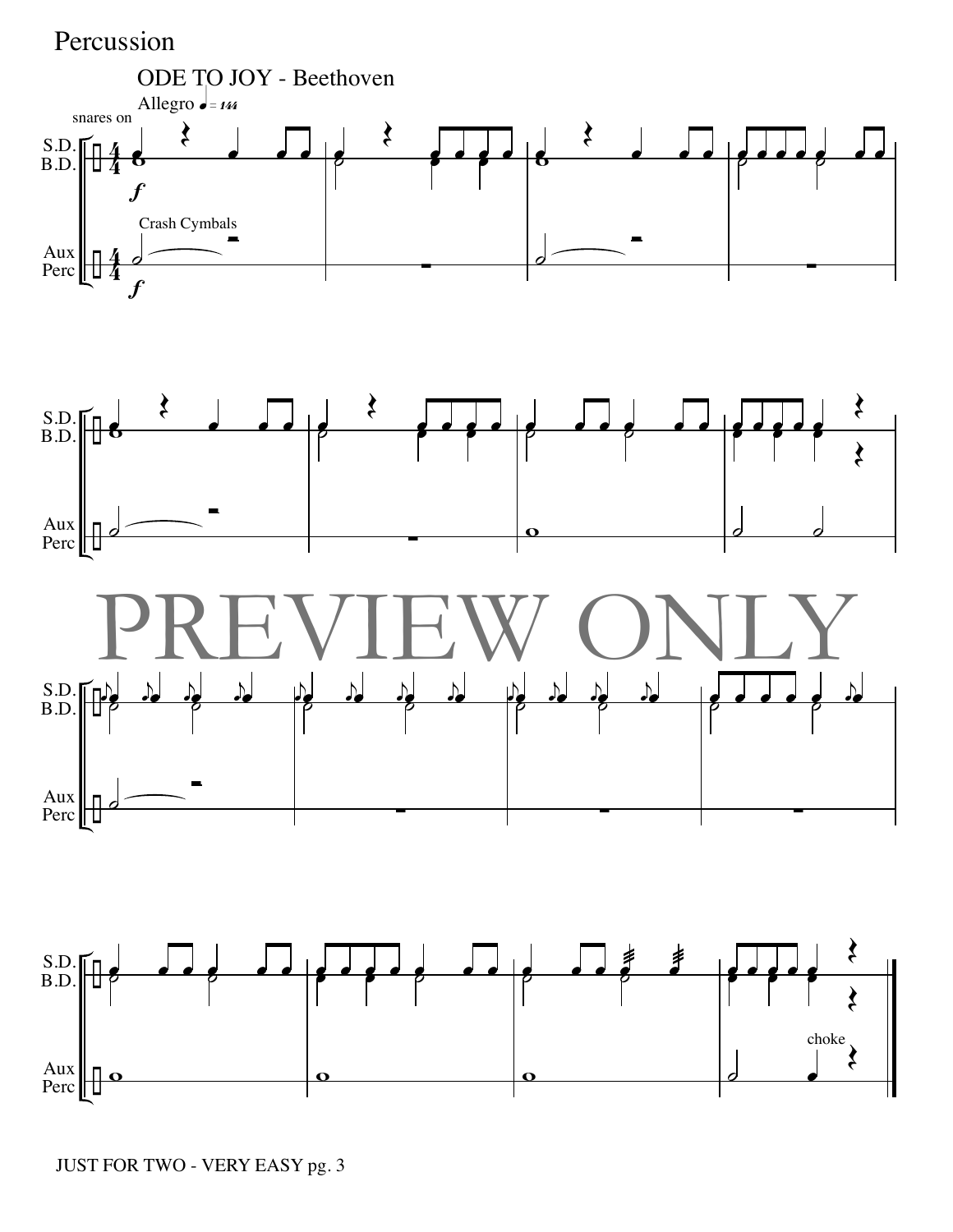

JUST FOR TWO - VERY EASY pg. 4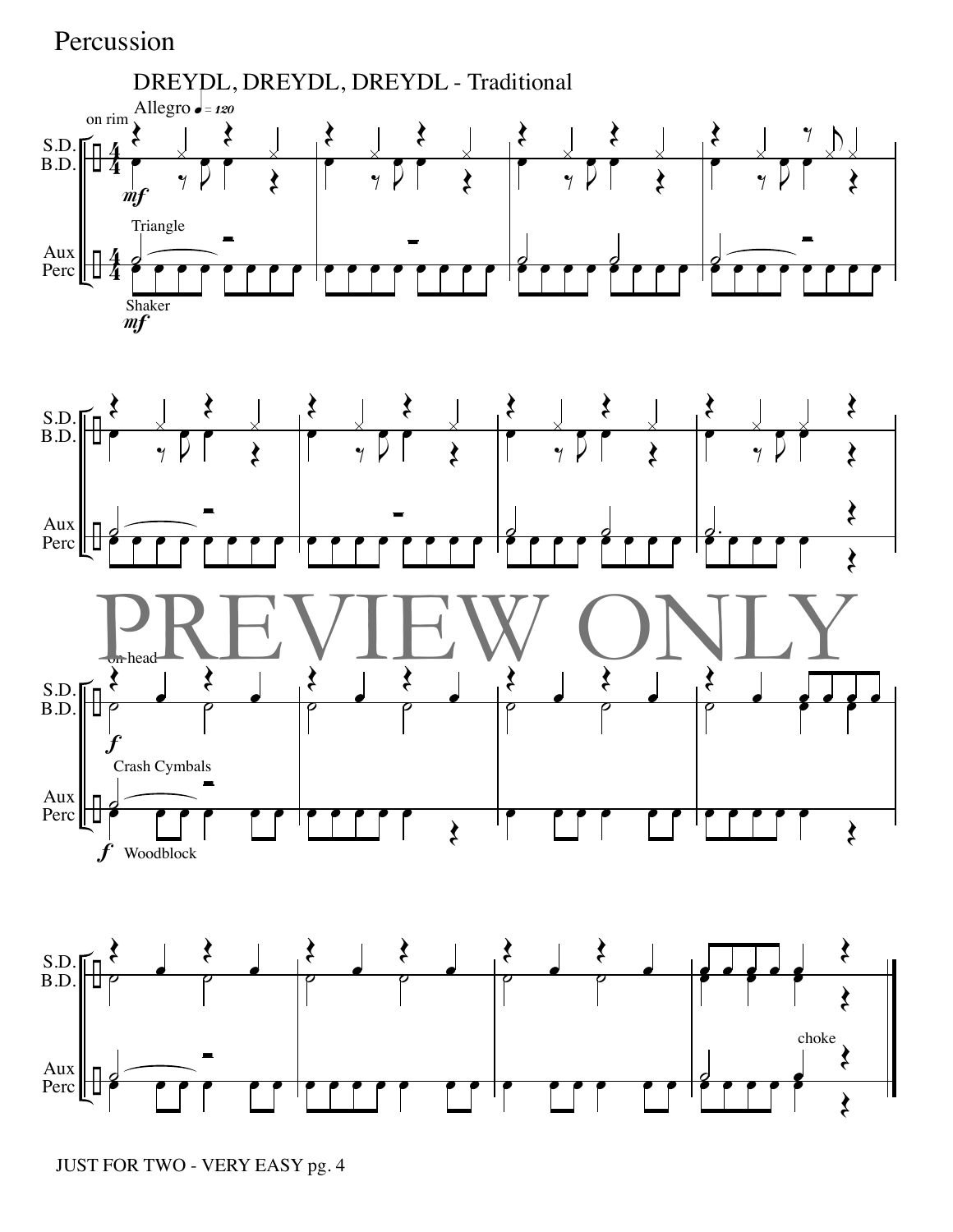

JUST FOR TWO - VERY EASY pg. 5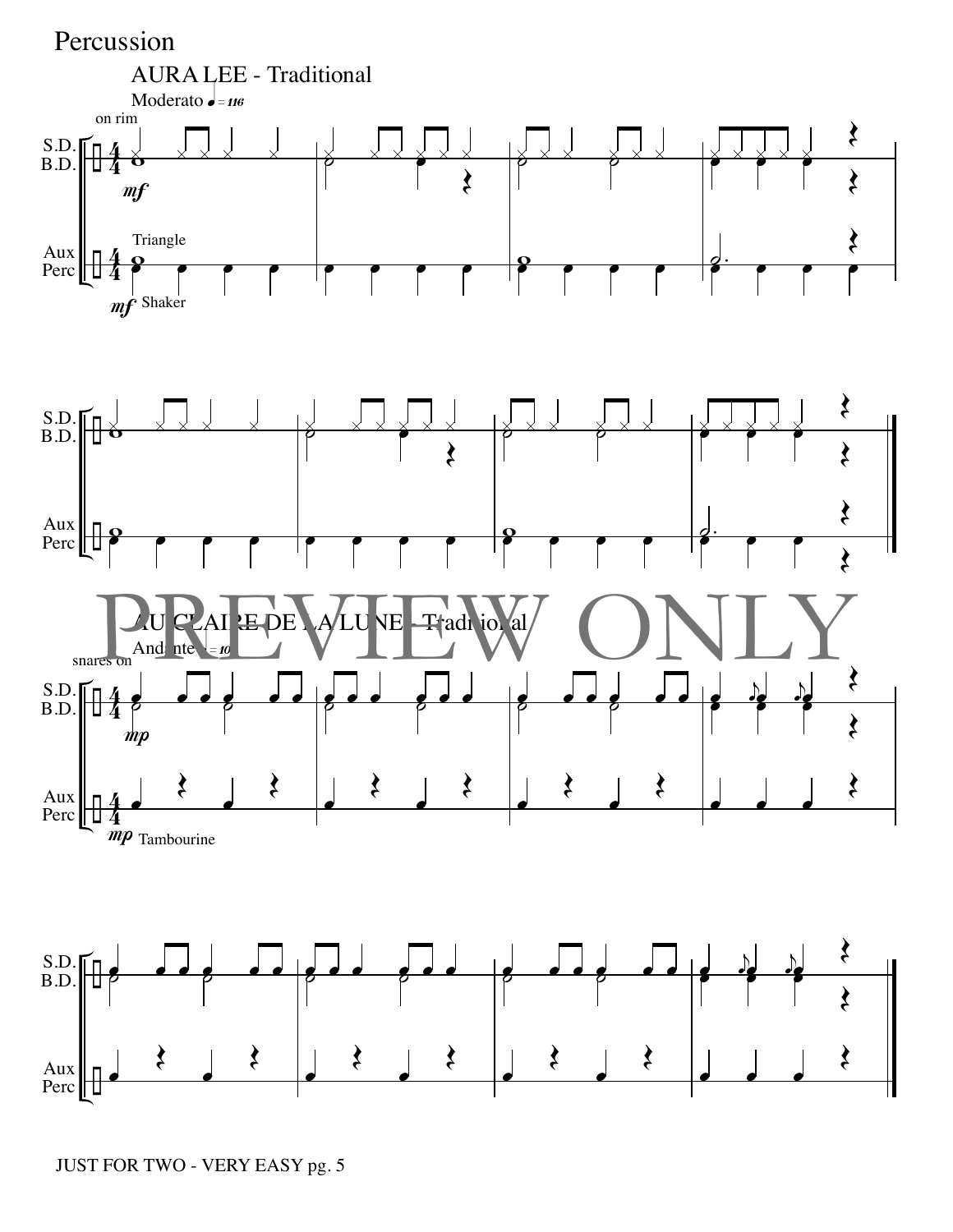

JUST FOR TWO - VERY EASY pg. 6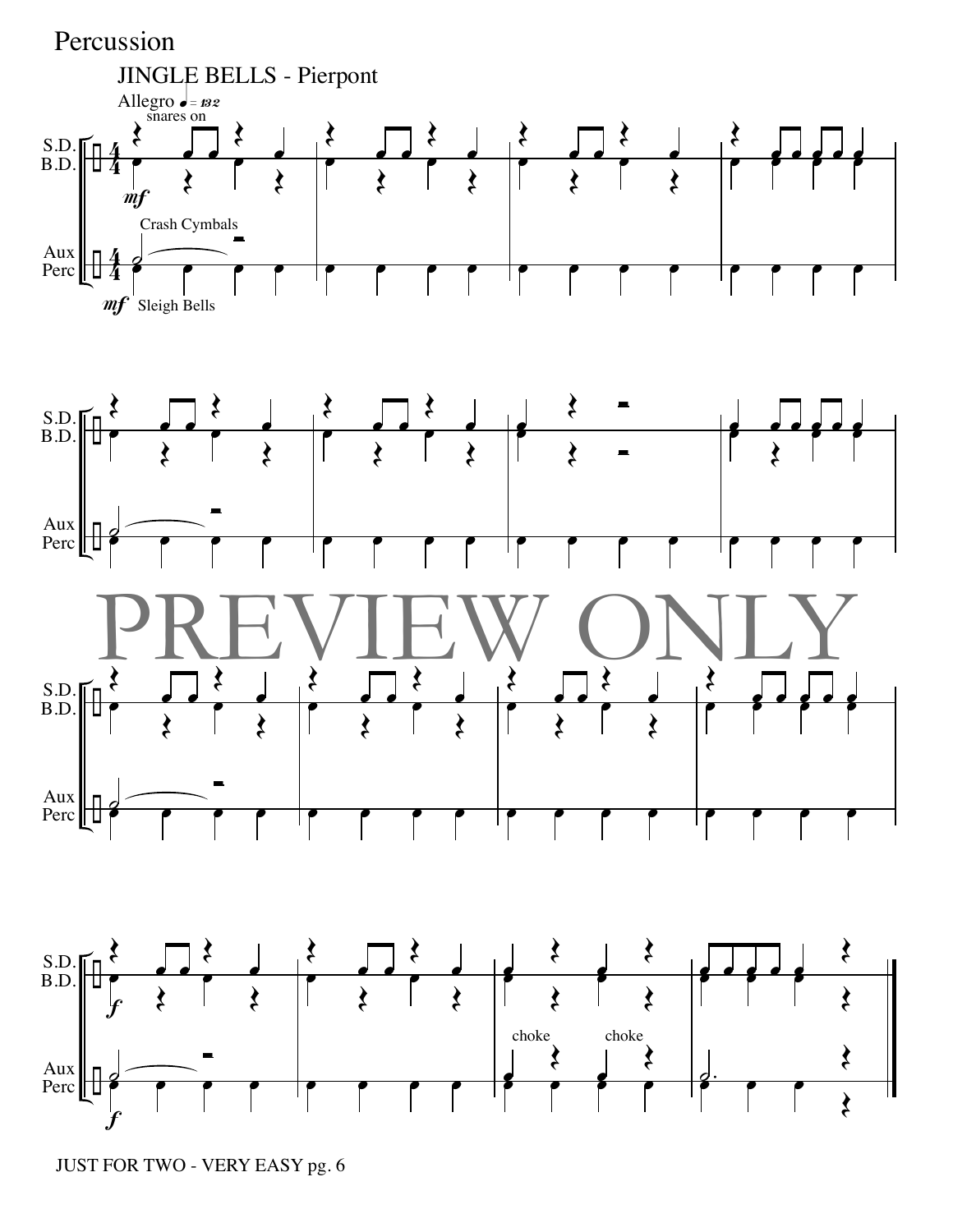

JUST FOR TWO - VERY EASY pg. 7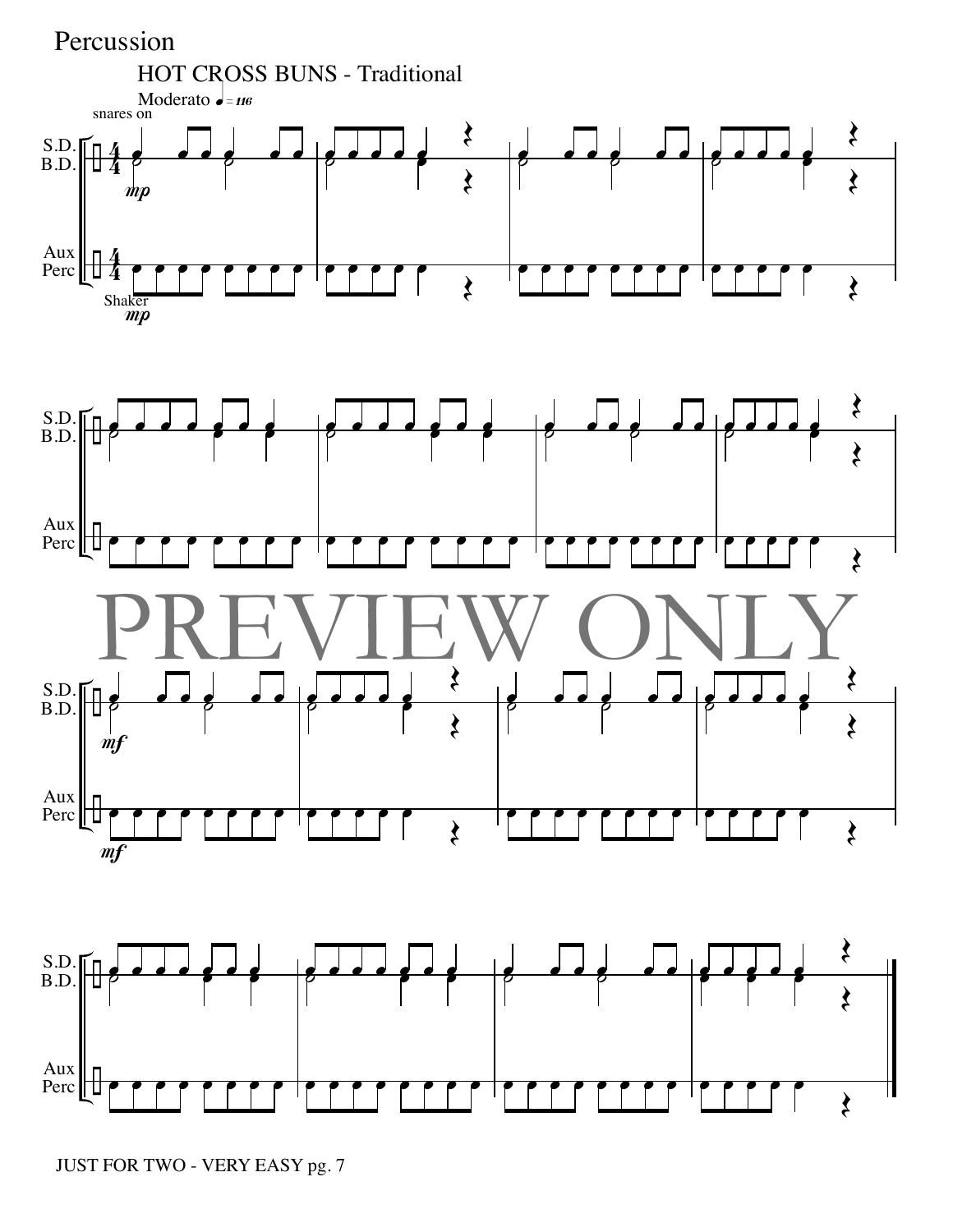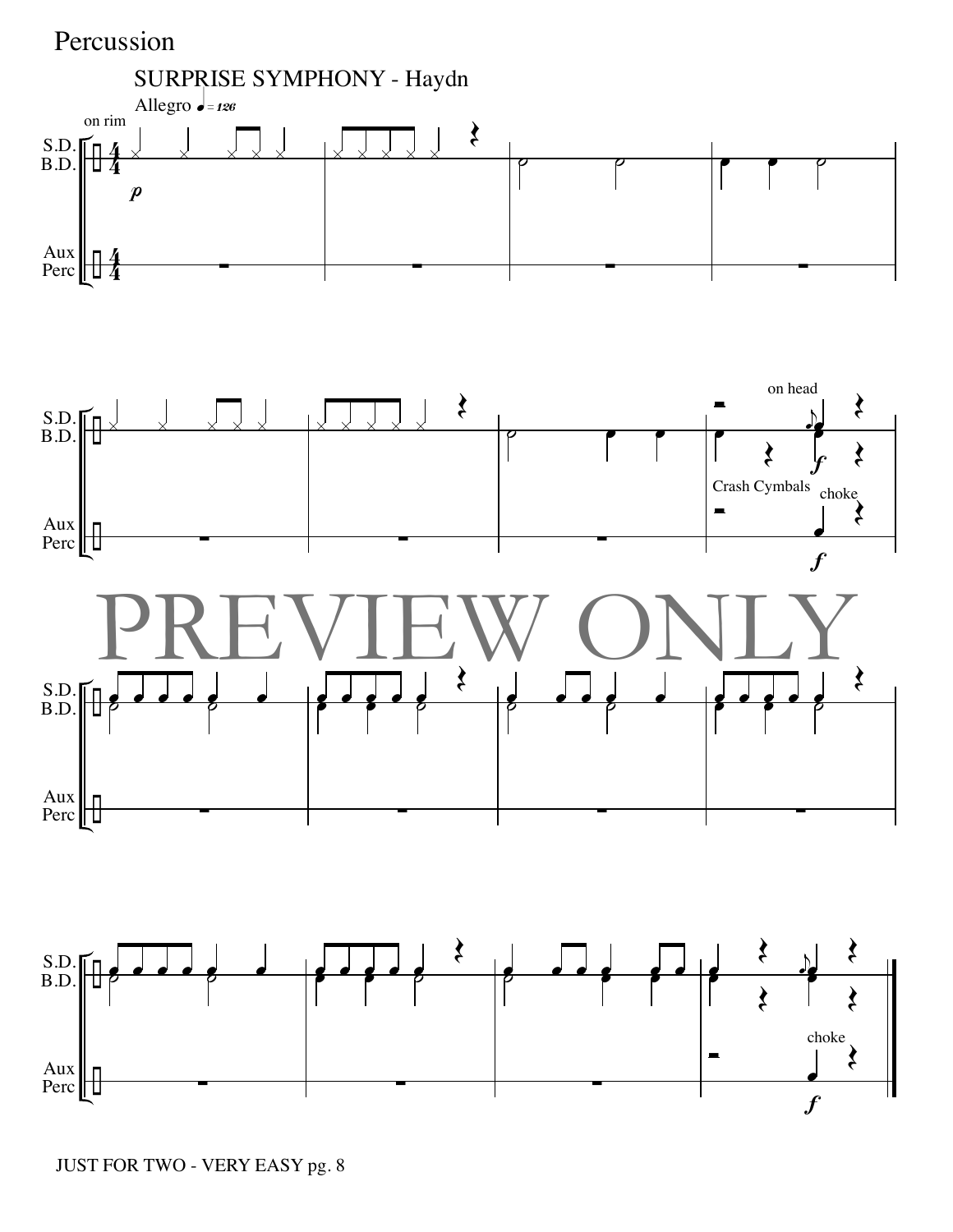

JUST FOR TWO - VERY EASY pg. 9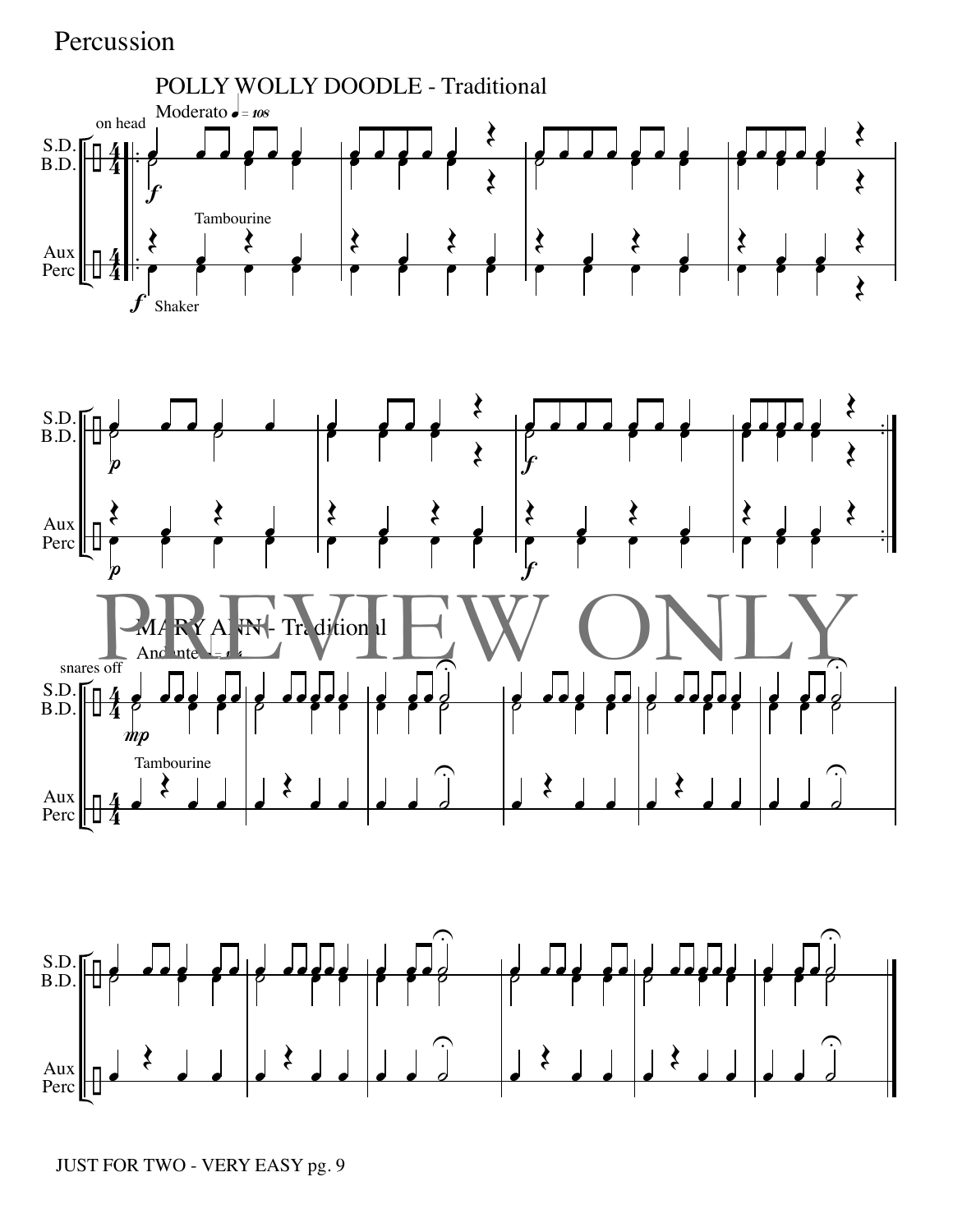

JUST FOR TWO - VERY EASY pg. 10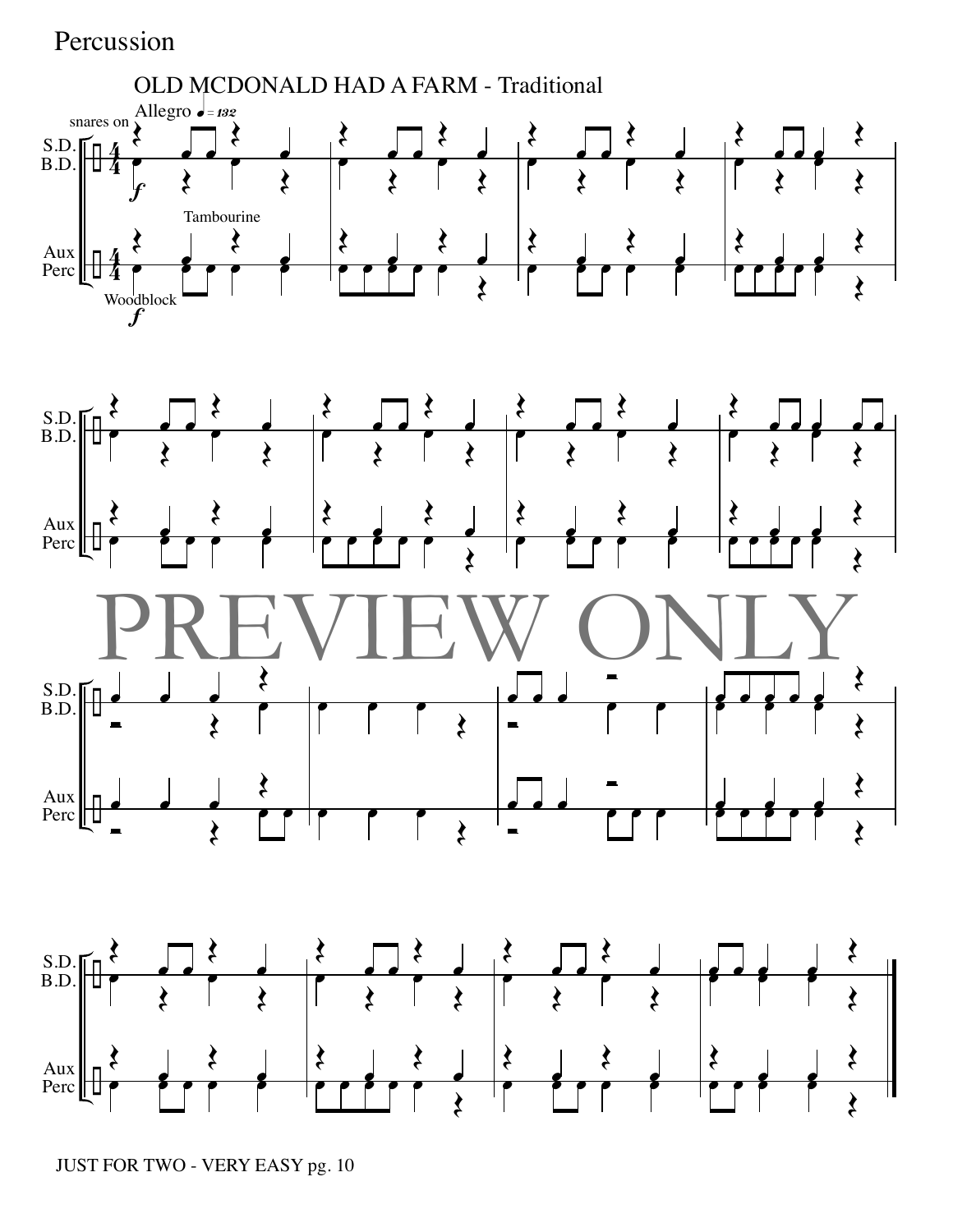

JUST FOR TWO - VERY EASY pg. 11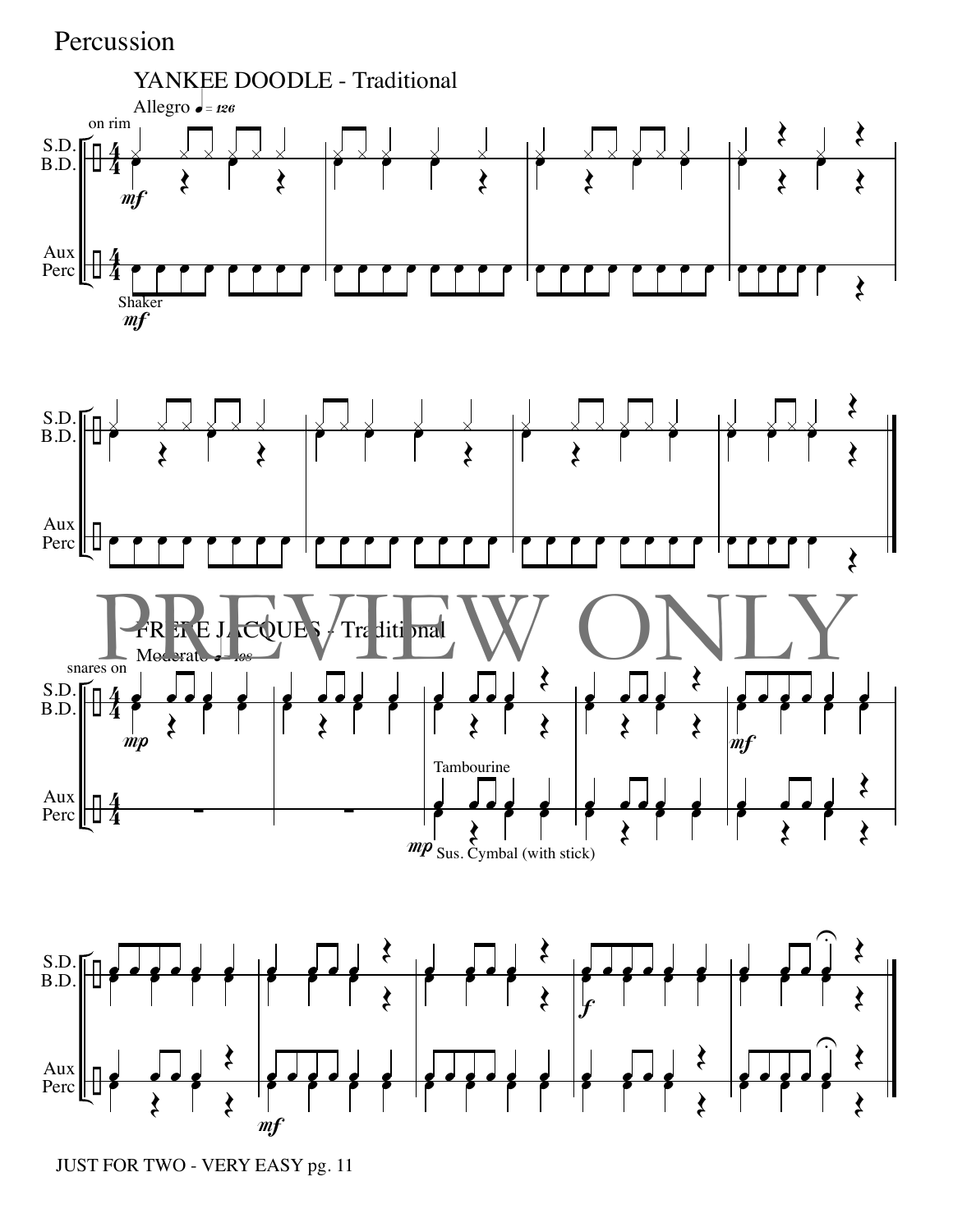

JUST FOR TWO - VERY EASY pg. 12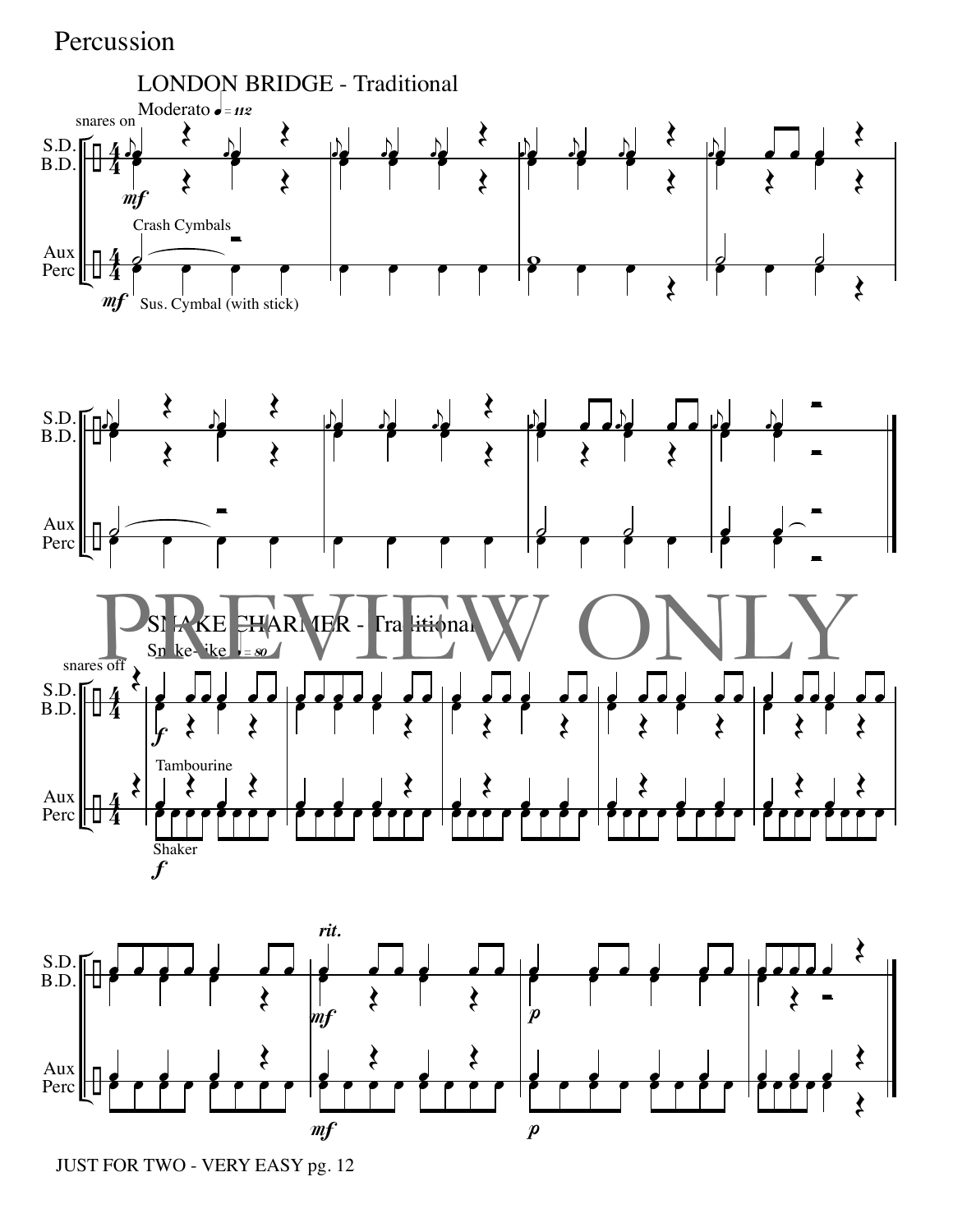

JUST FOR TWO - VERY EASY pg. 13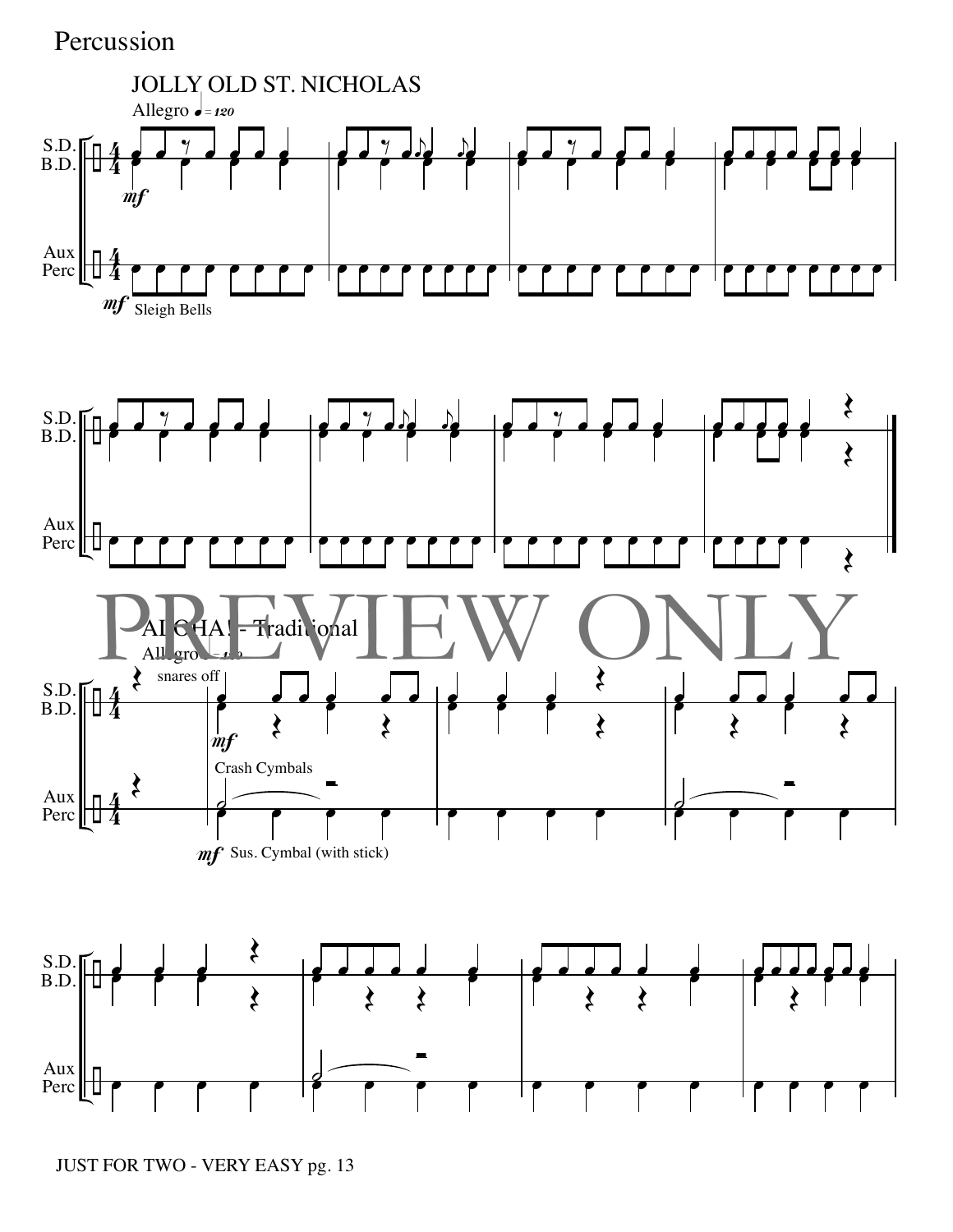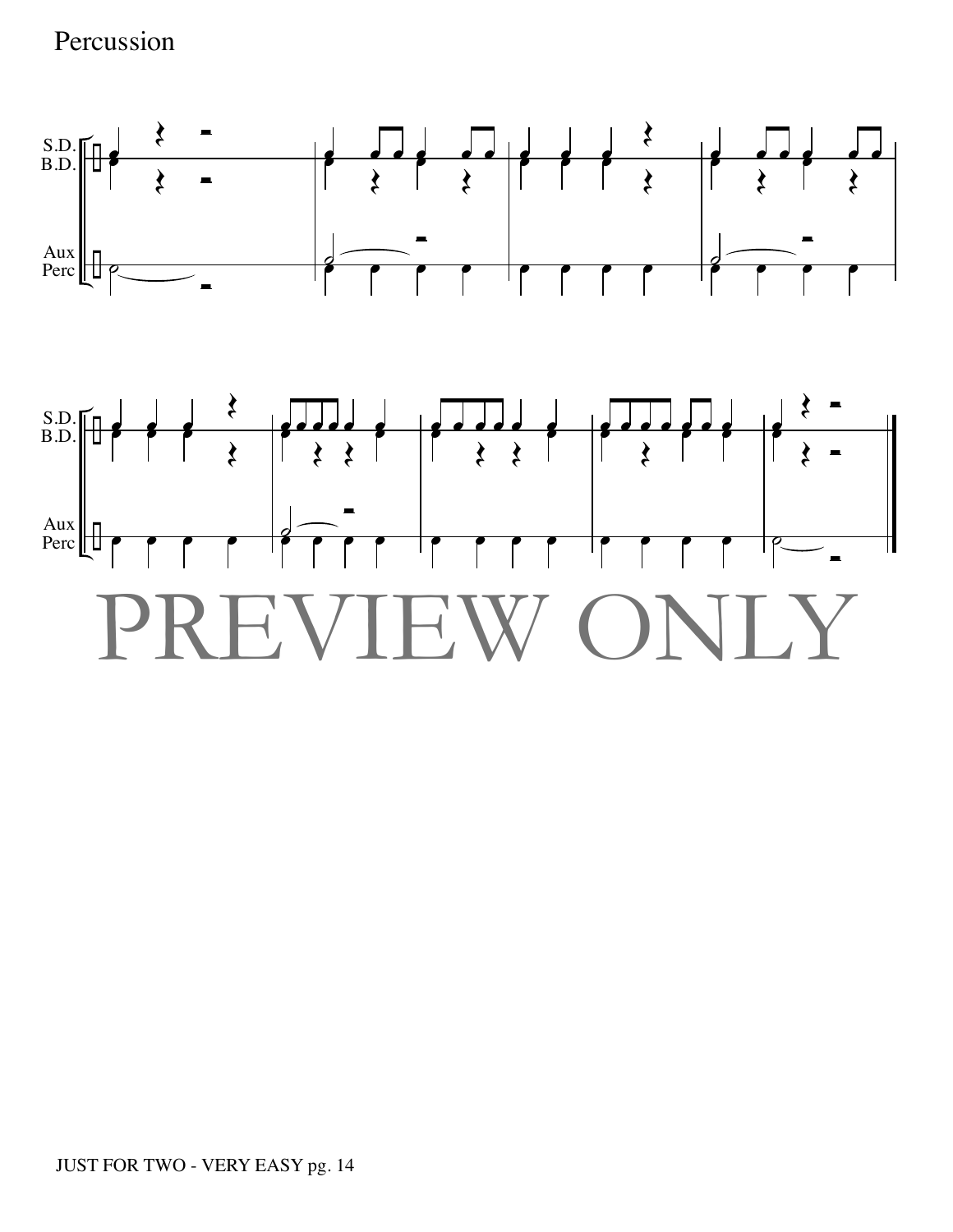

JUST FOR TWO - VERY EASY pg. 15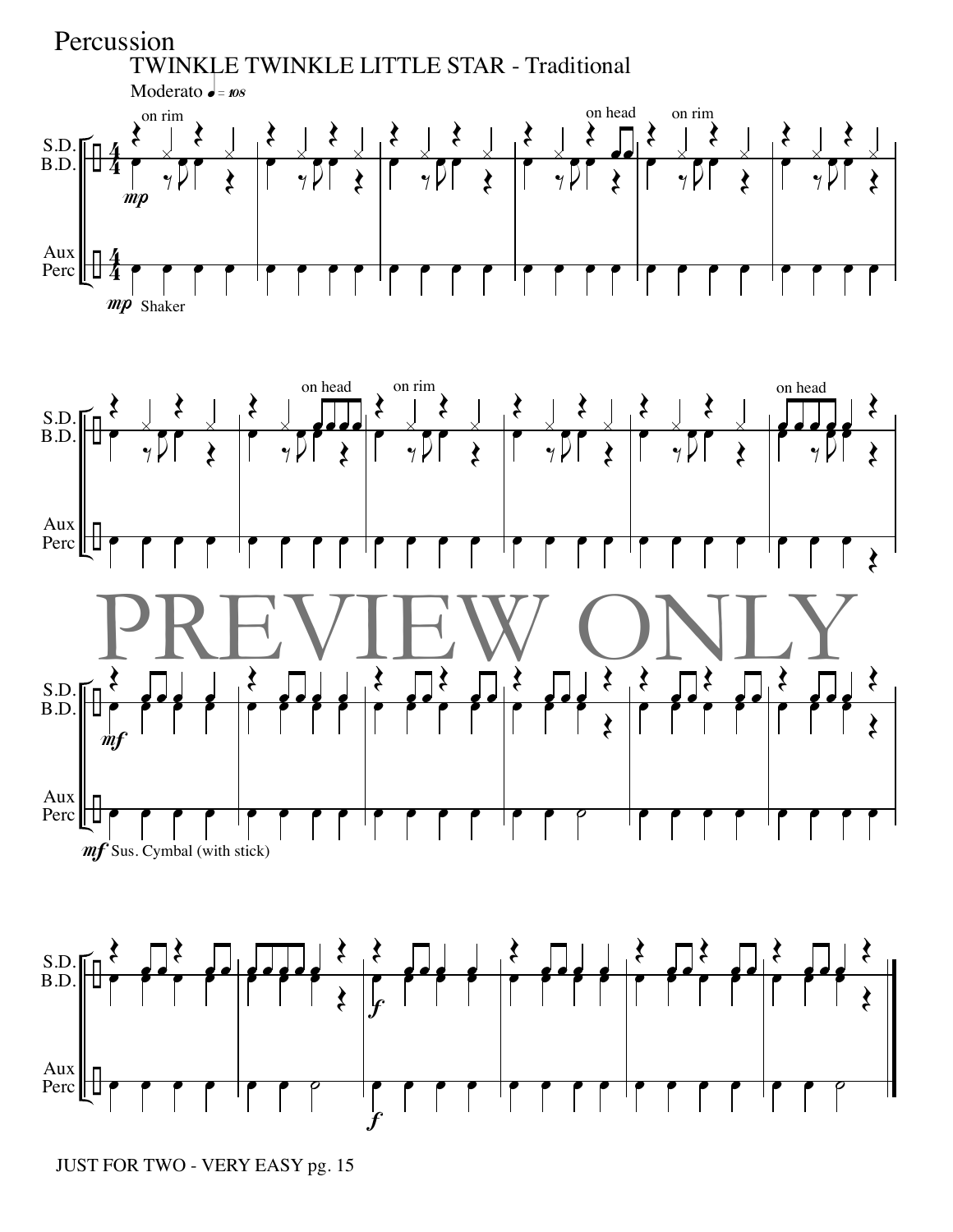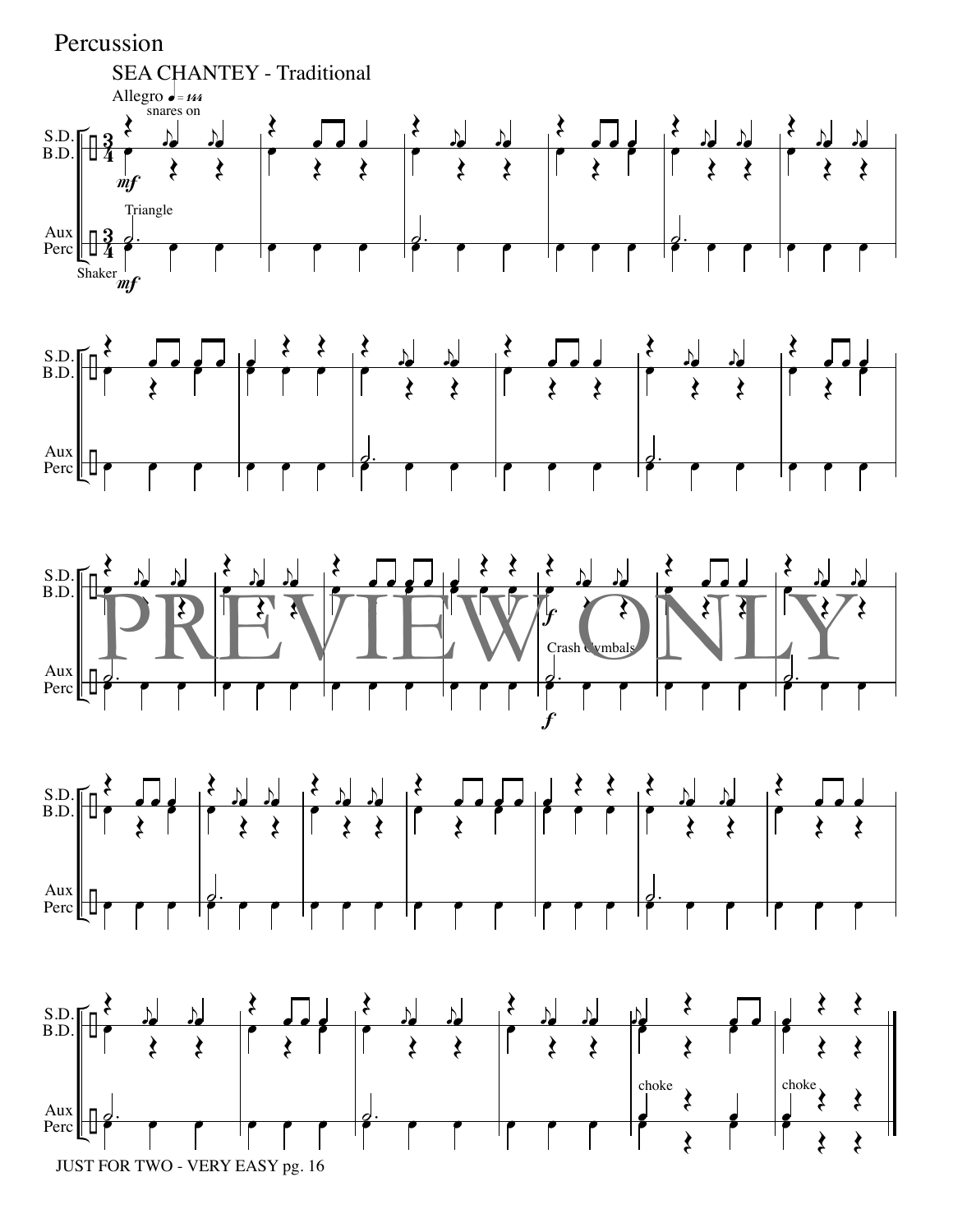

JUST FOR TWO - VERY EASY pg. 17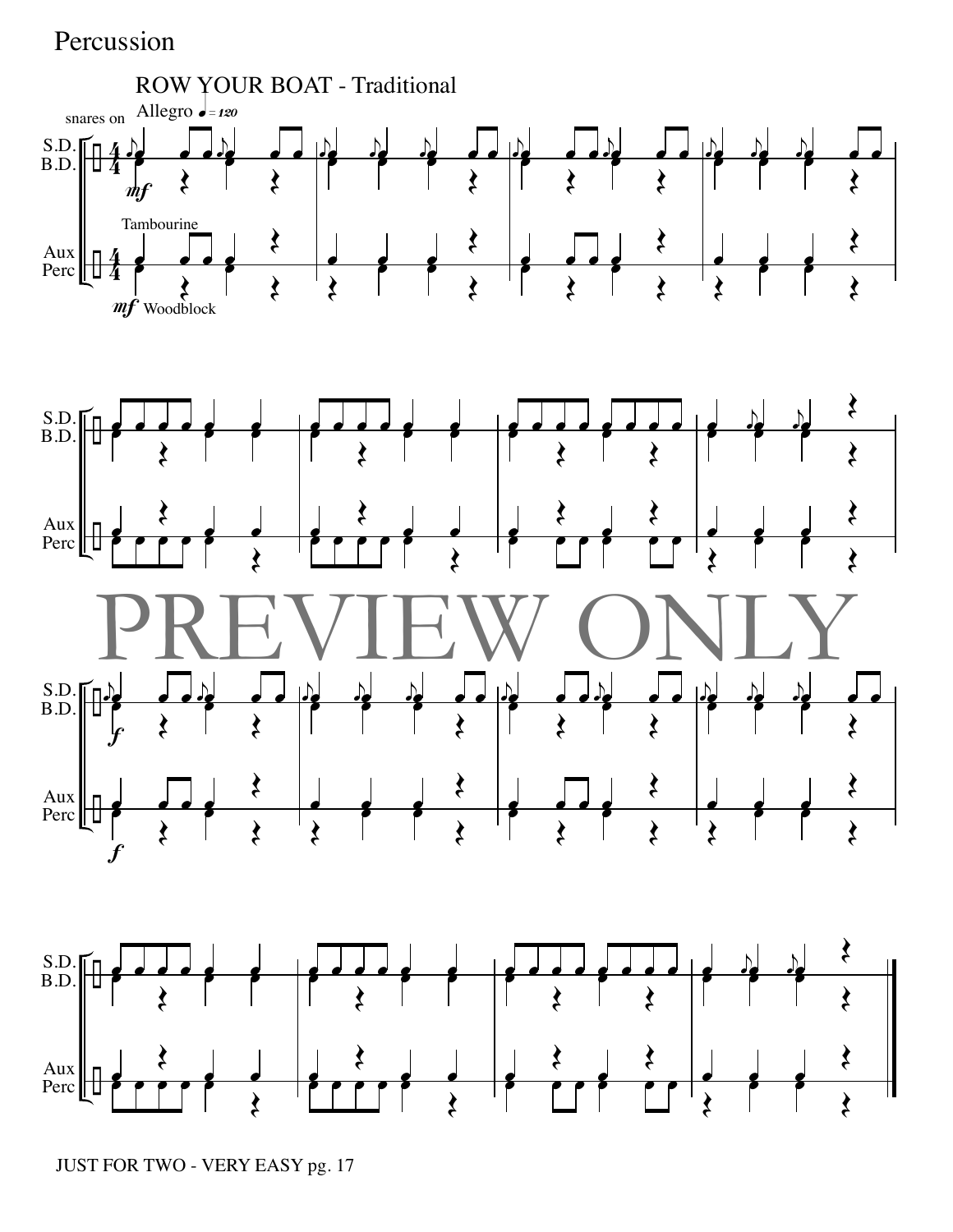